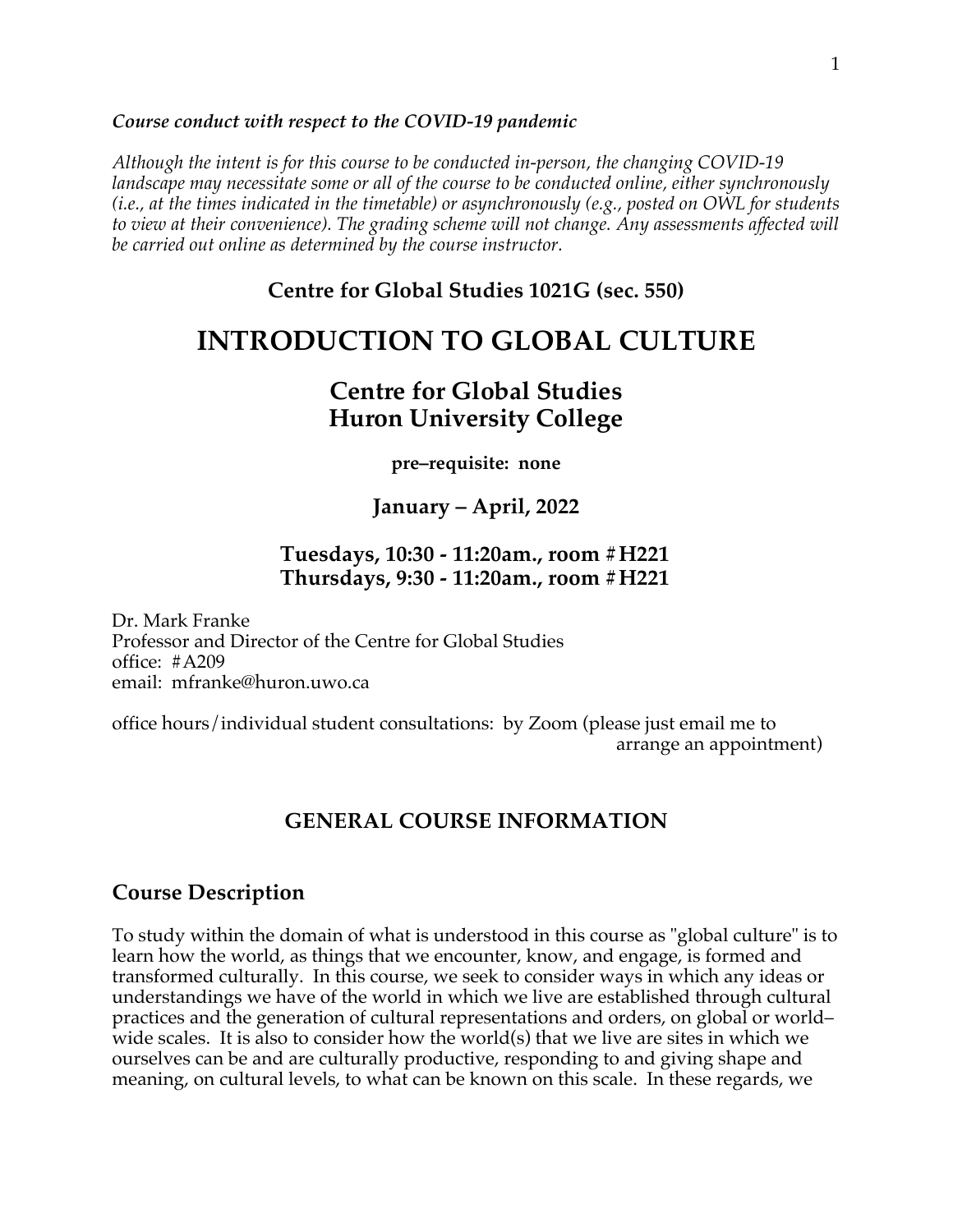will study how cultural production in and of our world is situated in social and material life and relations.

Within this specific iteration of CGS 1021G, we will be examining and reflecting on studies that investigate how some dominant cultural formations of the modern and contemporary global are based in practices of coloniality, racism, liberalism, and capitalism, as well as the interrelations between them. As well, we will be studying efforts to challenge, resist, and overcome these cultural formations, emphasising the aesthetic dimensions of cultural production in social practices.

Over the first half of this course, we will study and investigate the critical readings put forward by two significant scholarly analyses of how the modern world and fundamental global inequalities are formed, through cultural practices, into broad social and political geographies and in terms of specific liberal ideologies. In the first sense, our primary focus is Edward W. Said's *Orientalism*, in which he examines how much of the world has been subject to divisive and discriminatory practices that give rise to ideas and orders of West vs. the East or West vs. the Rest. In this regard, we will reflect on the significance of the ways in which formations of "the West" have been granted cultural dominance, on registers of the global, through interrelations of intellectual, social, and political violence. In the second sense, we will study Lisa Lowe's *The Intimacies of Four Continents*, in which she examines how culturally specific liberal notions of "the human" and "human freedom" have been privileged, on world–wide bases, against the complex cultural denigration of others, in practices of racism, enslavement, territorial dispossession, and social/economic marginalisation, as connected to global commerce and the generation of wealth and authority for some over others.

With an understanding of how the modern global is subject to dominant forms and politics of representation, centering cultures of so–called Western progress, liberalism, capitalism, and identity as allegedly both universalisable and globally desirable, in the second half of the course, we will focus our studies on how such globally oppressive cultural forms may be critically interpreted, resisted, and challenged. We will study T. J. Demos' *The Migrant Image* to gain exercise in understanding ways in which critical perspective, on the register of aesthetics, can be gained in the face of human experiences, positions, and interests which are typically not articulated or even recognisable in the culture of the modern global. And, through the studies of Jennifer Ponce de León, in her *Another Aesthetics is Possible*, we will examine and consider how it is possible to productively take up the kinds of points of critical leverage that Demos reveals, with respect to global cultural inequalities, and engage in cultural practices and activism that can revolutionise the world in which we live on the aesthetic grounds of what it is that we are encountering, knowing, and engaging in the world.

## **Learning Objectives**

In this course, students will gain practice in analysing cultural forms on world–wide scale, on a general level. As persons functioning within a typical North American institution of liberal higher education, students will have opportunities to recognise and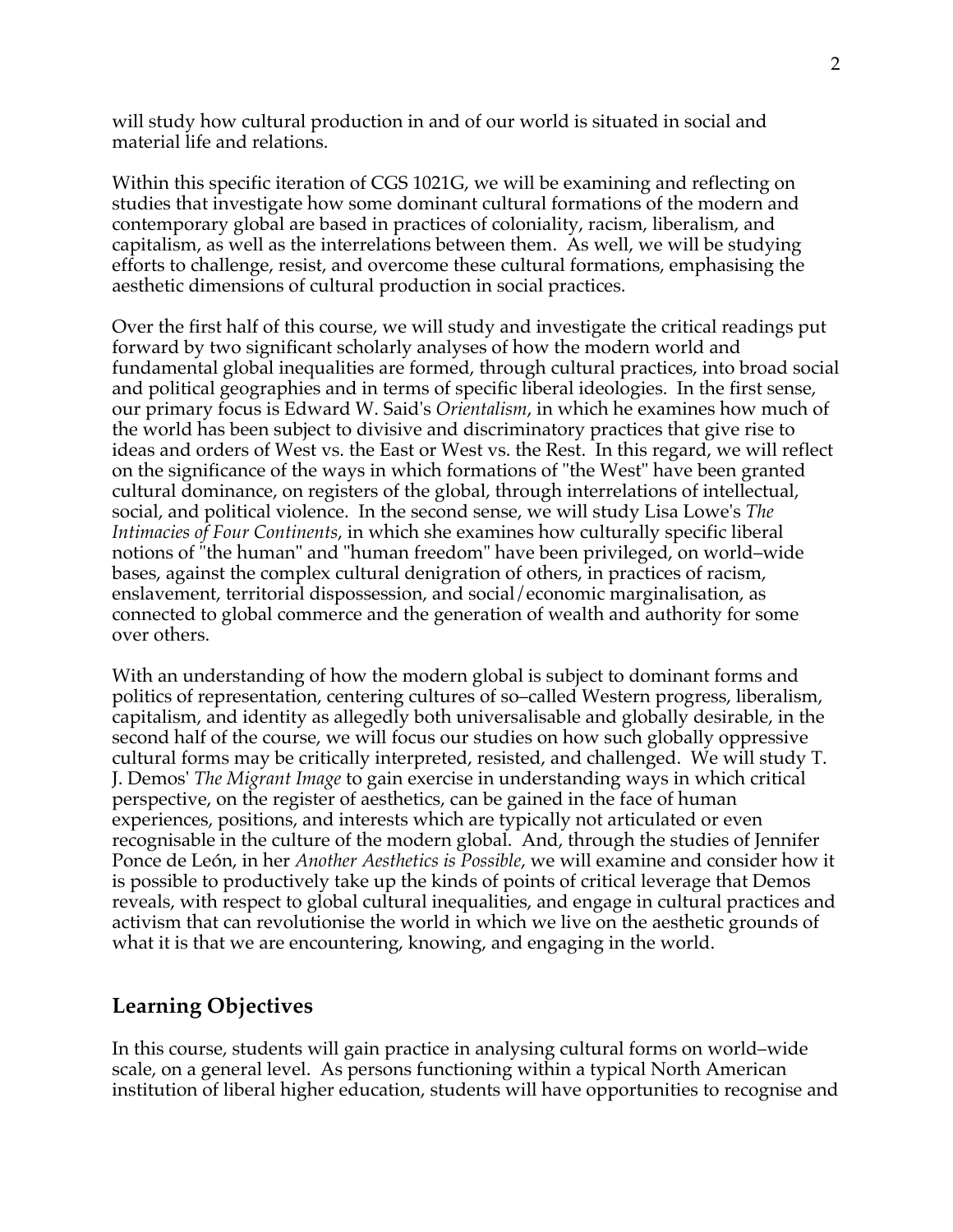critically consider specific ways in which they are already situated as agents within cultures of understanding the world that are colonial, patriarchal, and racist in their foundation. They will gain skills in interpreting and critically analysing this cultural positioning. And, through studying and reflecting on a wide range of critical challenges to these cultural positions of knowing, students in this course will have the opportunity to gain perspective on how we may begin to produce and mobilise knowledge of the world that cuts through the confines of European liberal humanism and the treatment of differences as mere given objects of knowledge.

Students will study how cultural production is at work in the world and in making the world possible on grounds that far exceed mere ideas, concepts, or the imagination. They will study how cultural production is at work in social, political, and economic struggles in the world and how it forms an integral bases to the practical realities that people live in and as the world.

Students in this course will gain ample practice in the reading and interpretation of difficult scholarly arguments from the social sciences and humanities. And they will gain ample practice in the development of their own abilities to critically analyse scholarly sources and build and articulate their own assessments of cultural analysis.

# **Methods of Class Instruction and Class Dynamics**

**Remote Learning: January 10th – 31st** (and any other weeks, if necessary, as required by the university)

As you are already well aware, we remain within social conditions that are necessarily restrained as a result of our efforts to minimise the spread of the COVID–19 virus, within the context of a global pandemic. Consequently, our community at Huron University College has made the decision to not allow students and faculty members to meet one another in–person, as classes, within our institution's buildings for the period of January 10th – 31st. Rather, we are teaching and engaging in our studies and learning practices in our courses over these weeks remotely. And, unavoidably, our manners of teaching, learning, and interactions with one another over this time are changed quite radically from what usually occurs on campus.

In order to achieve the learning objectives in this course, over these first few weeks of the term CGS 1021G will be conducted remotely via online media and tools. Students will be engaged in significant independent directed reading and study, supported by rich opportunities for online engagements between professor and student and amongst the students in this class generally. I have organised our studies in this course most substantially around a very strong set of weekly assigned readings. These assigned readings will provide the core substance of the course. It is expected that all students in this course carefully read and study all assigned book chapters, weekly. And all discussions between students and students and myself will be based on prior reading and engagements with these assigned texts.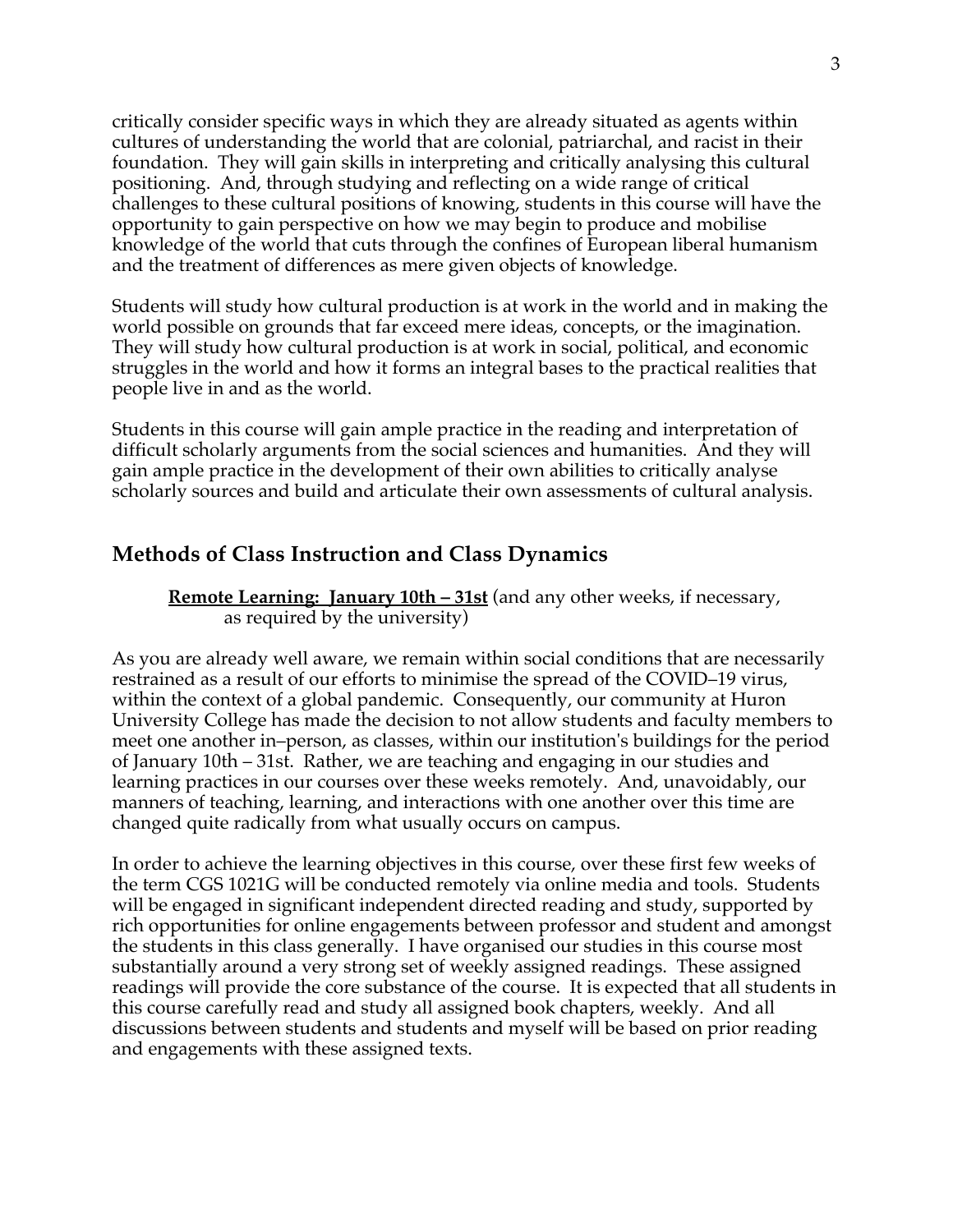While we are conducting our course remotely over these weeks, during this time I will be guiding you through your studies in CGS 1021G by means of weekly written directions and lecture notes on how to engage and study assigned readings. As well, we will have the opportunity to meet with one another, as a full class, over Zoom for our weekly class period scheduled for each Thursday, through the term, for tutorial seminar discussions over the readings and questions arising in our engagements with them. These Thursday tutorial discussions will begin at 9:30am. and run as late as 11:20am. EST, depending on how much we have to discuss and engage with one another. I will also be available to you each week to work with you on your individual questions, concerns, and assignments via email and through individual office hours meetings via Zoom that we can arrange by appointment (just email me to make an appointment) . And, as a class of students, you will have weekly access to each other at any time via the topic-oriented Forum discussion pages available on the OWL site for our course.

Weekly Introduction to Assigned Readings and Lecture Notes: Each week, by Friday afternoon, I will post for everyone in the class a short textual introduction to the book chapters you are to read and study for the week to come and longer written lecture notes on these chapters. I will submit this as a text within the Week's folder in the **Resources** tool of our OWL course site. In these writings, I will certainly give you an understanding of how to interpret and contextualise these materials, and I will present you with questions and problems on which I would like you to focus in your study of these materials. Where I feel it is necessary, I will expand my written notes into a longer set of lecture notes, to help you work through the details and arguments of the assigned readings.

Thursday tutorial discussions via Zoom: During the contact hours scheduled for CGS 1021G on Thursdays, 9:30 – 11:20am. EST., I have scheduled our entire class for Zoom tutorial discussions. You will be able to link to these Zoom discussions via the **Zoom** tool in the OWL site for our course. During these Zoom discussions, we will have the opportunity to discuss with one another issues and questions that arise regarding our studies of required readings each week. I will certainly come to these meetings with my own questions and points that I wish to engage with you. And it will very often be the case that I will spend a good amount of this time lecturing to you or overtly leading discussions on the assigned readings, to ensure that you have a good understanding of what we are studying. However, this is also a very important time when every student in the class should feel comfortable in bringing their questions and ideas, to pose to one another for discussion. During these Thursday Zoom seminars, we will engage the specific materials assigned for that particular week, according to the schedule in the syllabus, below. Please note, you will need to register for these Zoom meetings, but, once you have registered for the first one, you should be automatically registered for all of them, for the rest of the term.

OWL site Forums: On the OWL site for CGS 1021G, I have created a set of forum sites for each book that we are studying over the term, which, not surprisingly, you can find in the **Forum** tool. These forum sites are offered to students in the course only for the purpose of giving everyone the chance to share questions and ideas with one another on an informal basis. Essentially, these forums will serve as online study-group sites, where you can ask questions of one another and develop discussions over our studies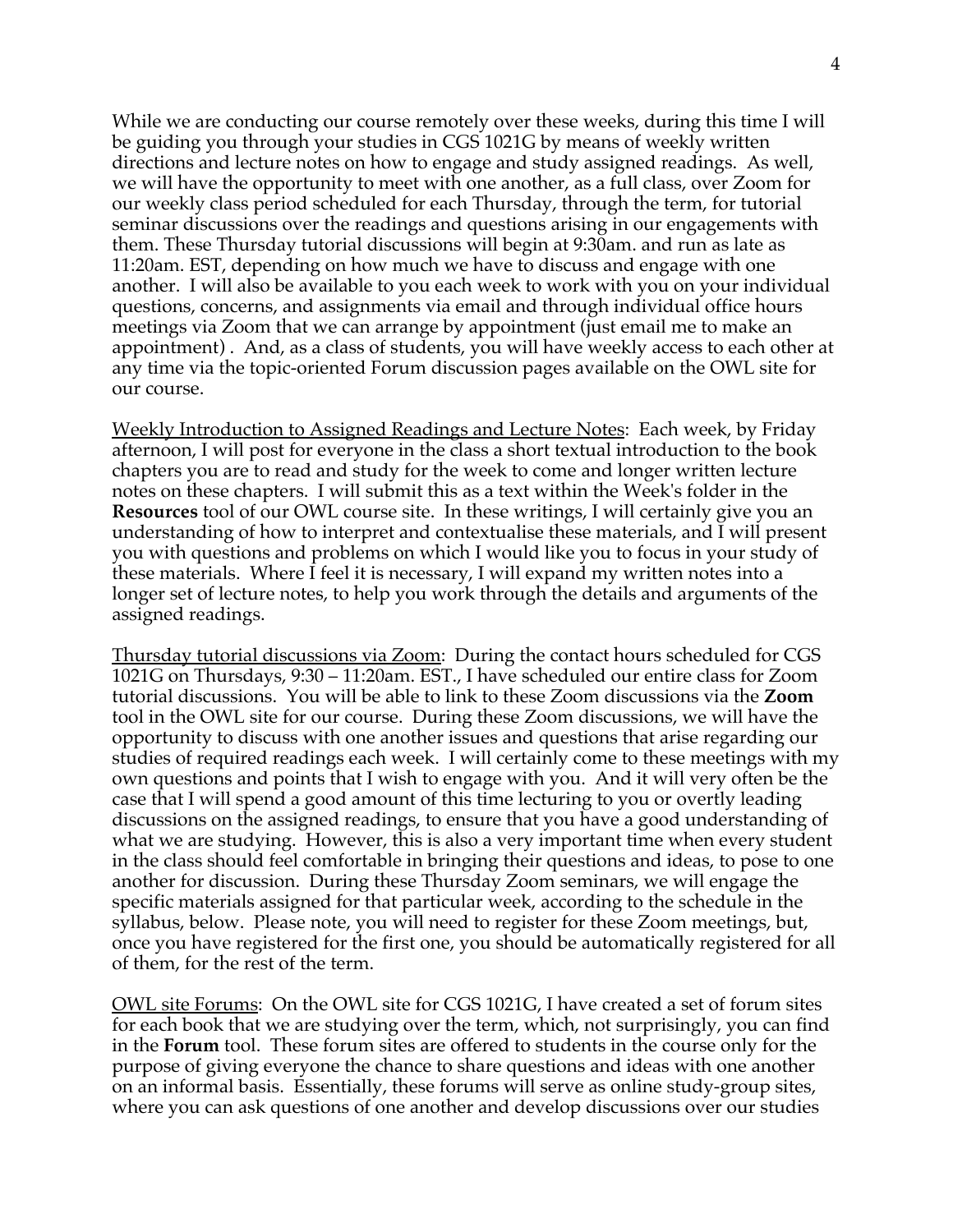and the assignments. There are no assignments related to participation in the forums themselves. These forums are set up only as tools for those who want them, for the purpose of developing online discussions with peers about the materials and topics we are studying in the course. Over the term, I will certainly have a look at the dialogue and discussions that are emerging in these forums, just to see how the conversations are developing. However, I will not participate in them myself, and the posts made on the forums will not be evaluated or graded.

## **In–Person in–class Learning: February 1st – April 8th** (unless shifting back to remote learning for any weeks of this period, when we will return to remote dynamics described above)

Our current plan is to meet in–person as a class twice each week over the weeks covering February 1st – April 8th, for one hour on Tuesdays and for two hours on Thursdays. During these classes, our time will be divided into a series of practices. I will spend time lecturing, in relation to assigned readings and problems or examples that I put in relation to these readings. On occasion, we may also examine the content of images and films in relation to these readings. As well, portions of the time will also be spent in discussion over specific readings and the problems they raise.

It is expected that all students in this course attend every in–class meeting, except where illness or other serious personal issue makes it impossible to do so. It is also expected that all students come to class having read and studied readings assigned for these classes. Students should be fully prepared, with reading and study notes, to engage in full discussion over the assigned readings and to critically engage with the questions they raise for us.

It should be understood that studying the assigned readings is not an adequate substitute for attending and participating in classes and that attending and participating in classes is not an adequate substitute to studying assigned readings. The course is designed and will be carried out on the premise that students need to do both in order to learn and succeed in the course. It is necessary to have read and studied the assigned readings each week, before attending that week's classes, in order to fully understand and appreciate the lectures and discussions that occur during class time. As well, it is necessary to attend classes and participate in an engaged way in these classes in order to be sufficiently well prepared to succeed with assignments in this course. Students who do not attend and participate in classes, on a regular basis, are likely to not develop an effective understanding of the required assignments and are likely to do poorly in the carrying out of these assignments.

Please Note: I approach our activities in our class time with one another truly as *events* in learning. I treat them as moments in which everyone comes together in *relations* of learning through which we push each other's thinking, perspectives, and understandings. In this regard, I understand learning and education to function as something that students and faculty members do with one another, as *relational practices*. Consequently, I approach the teaching of this course with the understanding that education and learning are not mere commodities or "deliverables" and that students are not merely consumers or receivers of such commodities in what some might call "a pedagogical marketplace" or "a site of transference." Therefore, I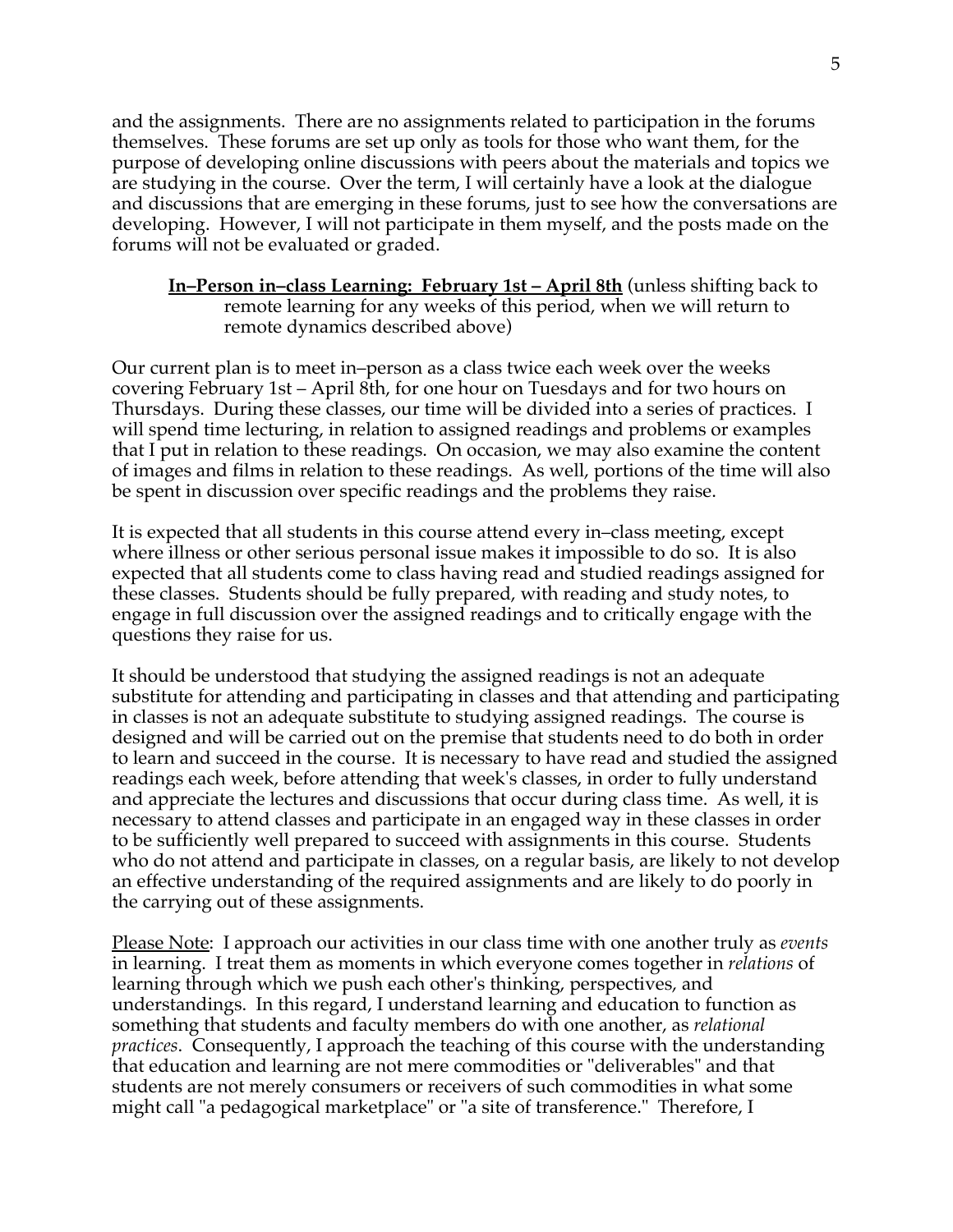understand that the learning in our classroom is going to take place to the extent that everyone is actually paying attention to and actively participating in the events and practices we form with one another. When anyone in the classroom is spending time distracted from or only loosely connected to the presentations, discussions, and debates, this actually takes away from our practices in learning with one another. So, I respectfully ask that you do not spend time in class attending to other studies or non– class related matters on your laptops, tablets, or small-phones. Class time is a period in which we need to be engaged with one another on studies in this course. It is not adequate to pay only half–attention to the class lectures and discussion, while exploring the internet or communicating with others outside of the classroom on electronic devices.

Also, for the weeks in which we will be engaging our studies with in–person classes, the OWL site forums will still be available to students, divided by Weeks of studies, as listed in the Class and Reading Schedule below.

# **READING MATERIALS**

As you will see in the Reading Schedule below, there are required readings assigned for our study in each week of our course. All of the required readings are drawn from the following four books:

T. J Demos, *The Migrant Image: The Art and Politics of Documentary during Global Crisis* (Duke University Press, 2013).

Lisa Lowe, *The Intimacies of Four Continents* (Duke University Press, 2015).

Jennifer Ponce de León, *Another Aesthetics is Possible: Arts of Rebellion in the Fourth World War* (Duke University Press, 2021).

Edward Said, *Orientalism* (Vintage 1979).

It is expected and required that you do indeed read, study, and think about these materials each week, as scheduled. You need to do so to keep up with studies in our course. And, it will be necessary to do so in order to complete your essay assignments.

Copies of all four of these books have been ordered with and are available for purchase at the Book Store at Western University. A paper copy of Said's *Orientalism* is available on two–hour loan from the front desk at Huron's Library. And digital versions of the other three books are also available through the Course Readings tool of the OWL course site for CGS 1021G.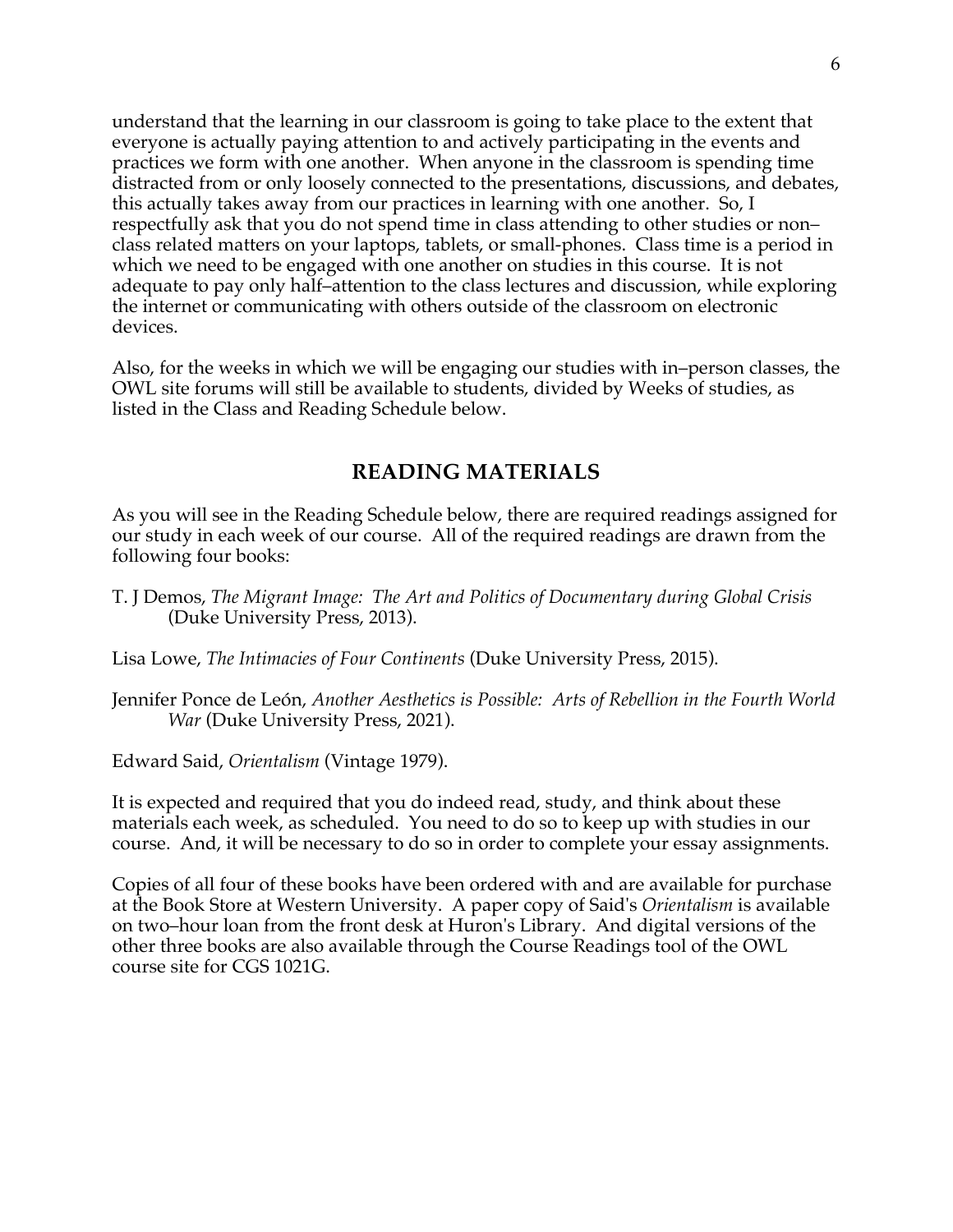# **ASSIGNMENTS AND EVALUATION**

## **Participation: Oral and Aural Contributions to the Learning Environment**

Given that so much of the learning process in this class is going to take place through dynamic discourse and debate with one another in class, in relation to required readings and problems, questions, and cases raised in the classroom, when we are able to return to in–person teaching and learning, from February 1st and onwards, active participation in the classroom is a key assignment in this course. During the weeks in which we are able to teach and learn with one another in the classroom, all students in the class are expected to make strong efforts to participate in discussions, debate, and collaborative work regarding one another's learning in the classroom, through the term. And all students are expected to make strong efforts to contribute positively to each other's learning experiences. Thus, a significant portion of each student's final grade in this course is dependent on these efforts.

Please note: Active participation during our weekly class meetings will be subject to evaluation and grading only for those weeks when we can teach and learn in–person in the classroom. As indicated, it is expected that we will be meeting in the classroom for in–person teaching and learning from February 1st onwards. And, students' participation in the in–class learning dynamics over these remaining weeks of the course will be evaluated and graded, contributing to 10% of their final grades. However, if we must spend further weeks during the term teaching and learning remotely and less than six weeks of our course are conducted in the classroom, then the participation component of students' requirements in this course will be reduced to 5% of the final grade. And the remaining 5% portion of final grades designated for class participation will be calculated as an average of the grades students achieve on their four essays, instead. If we end up having to conduct the course remotely for the entire term, then the full 10% portion of students' final grades designated for Participation in the course will be calculated as an average of the grades students achieve on their four essays.

To participate and contribute successfully in our class meetings over the term, it is important that each student attempts to: respond effectively to questions posed by the professor and classmates in discussion; participate actively in class discussions, by contributing ideas, questions, observations, challenges, and points of insight; listen attentively to each other; encourage the participation of others; show respect for each other's statements, questions, and ideas; and demonstrate caring for each other's contributions and efforts to learn.

In order to participate successfully in the manners above, it is necessary for all students to keep up with required readings, having not simply reviewed these readings but to have also studied carefully and reflected on the significance of these readings. Students should come prepared to develop and respond to questions and discussions based on what we have all read and learned from the required readings.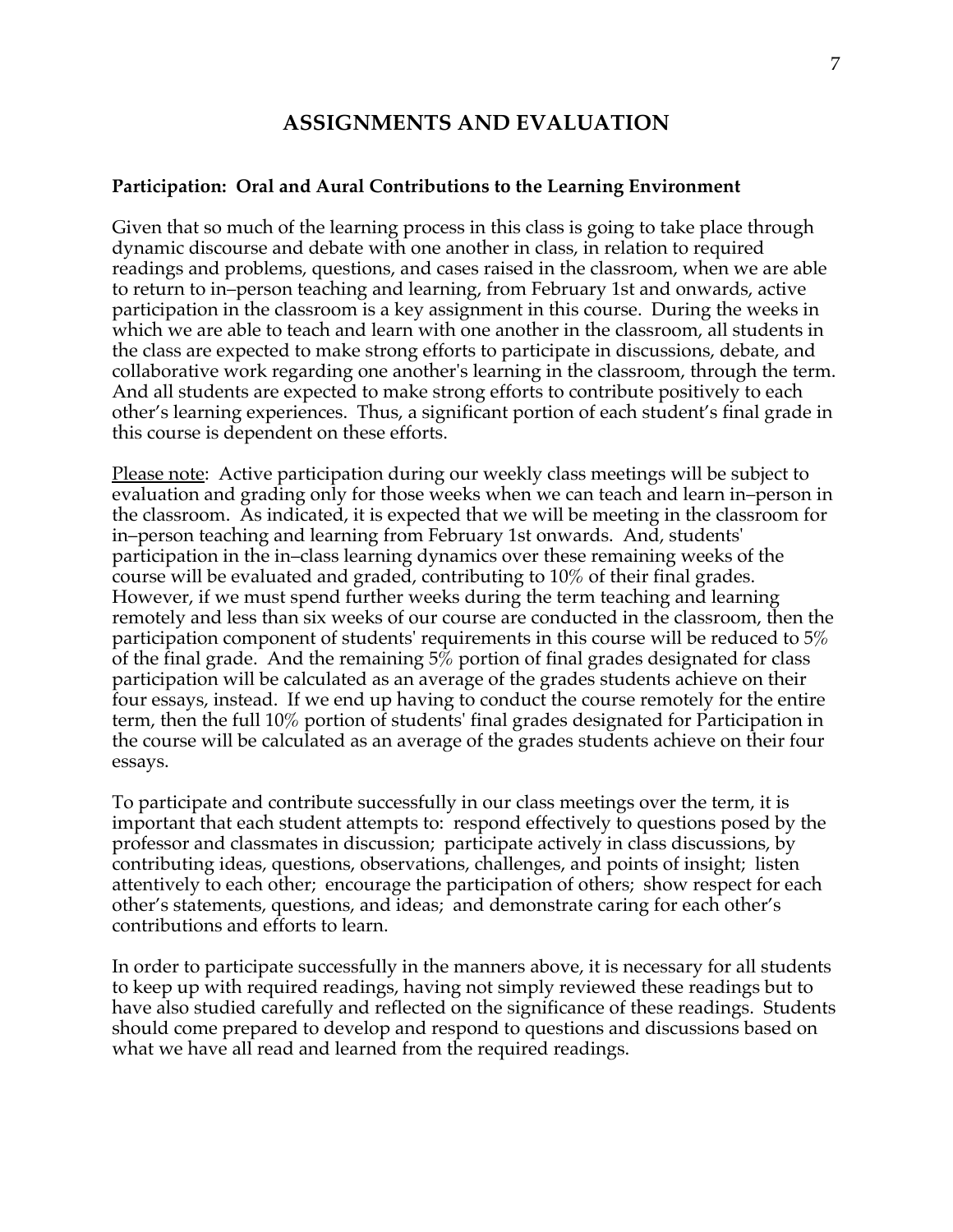To participate in and contribute to the learning processes of our weekly class meetings with one another, it is necessary also for students to attend the scheduled classes. Without doubt, most members of the class will need to miss a class over the term, due to illness, personal matter, or schedule conflict with an important event. However, any student who misses more than three hours of in–class class time over the term, without official academic accommodation, will be considered to be in poor attendance, and her or his participation grade may attract a poor to failing grade as a result.

## **Four Short Essays:**

Given the fact that there is a very heavy load of assigned readings in CGS 1021G, I am not asking you to develop assignments that require research beyond the texts that I am already assigning you to read and study every week through this course. I want you to concentrate fully on our assigned readings and our critical engagements with them. So, all assignments require only that you work closely and effectively with these assigned readings.

For your assignments in this course, over the term you are required to write and submit four essays in which you address a particular question related to readings assigned over a specific set of weeks in the course. The essay question you will be given for each assignment will require you to engage directly with problems regarding the central themes and problems at the root of our course of studies, as relevant to the specific texts and ideas studied in the weeks at issue.

In each of these essay assignments, you will be asked to offer very close and substantial critical analyses of the texts and ideas we engage over a specific period of the term, responding to the specific essay question you are given through close readings of these texts and substantiating your readings with ample textual evidence. You will be given the essay questions as we near the end of our studies of a specific set of readings. And, your essays will be due 18 days after that. The fourth and final essay will serve as a "take home" final assessment, due in the Final Exam period in April.

The four essay assignments are organised around specific weeks of readings and topics as follows:

Essay One — Edward Said's *Orientalism* (Weeks One, Two, & Three)

– essay question distributed: January 27th

– essay due no later than: February 14th (by midnight)

Essay Two — Lisa Lowe's *The Intimacies of Four Continents* (Weeks Four, Five, & Six)

– essay question distributed: February 17th

– essay due no later than: March 7th (by midnight)

Essay Three — T. J. Demos' *The Migrant Image* (Weeks Seven, Nine, & Ten) – essay question distributed: March 17th

– essay due no later than: April 4th (by midnight)

Essay Four — Jennifer Ponce de León's *Another Aesthetic is Possible* (Weeks Eleven,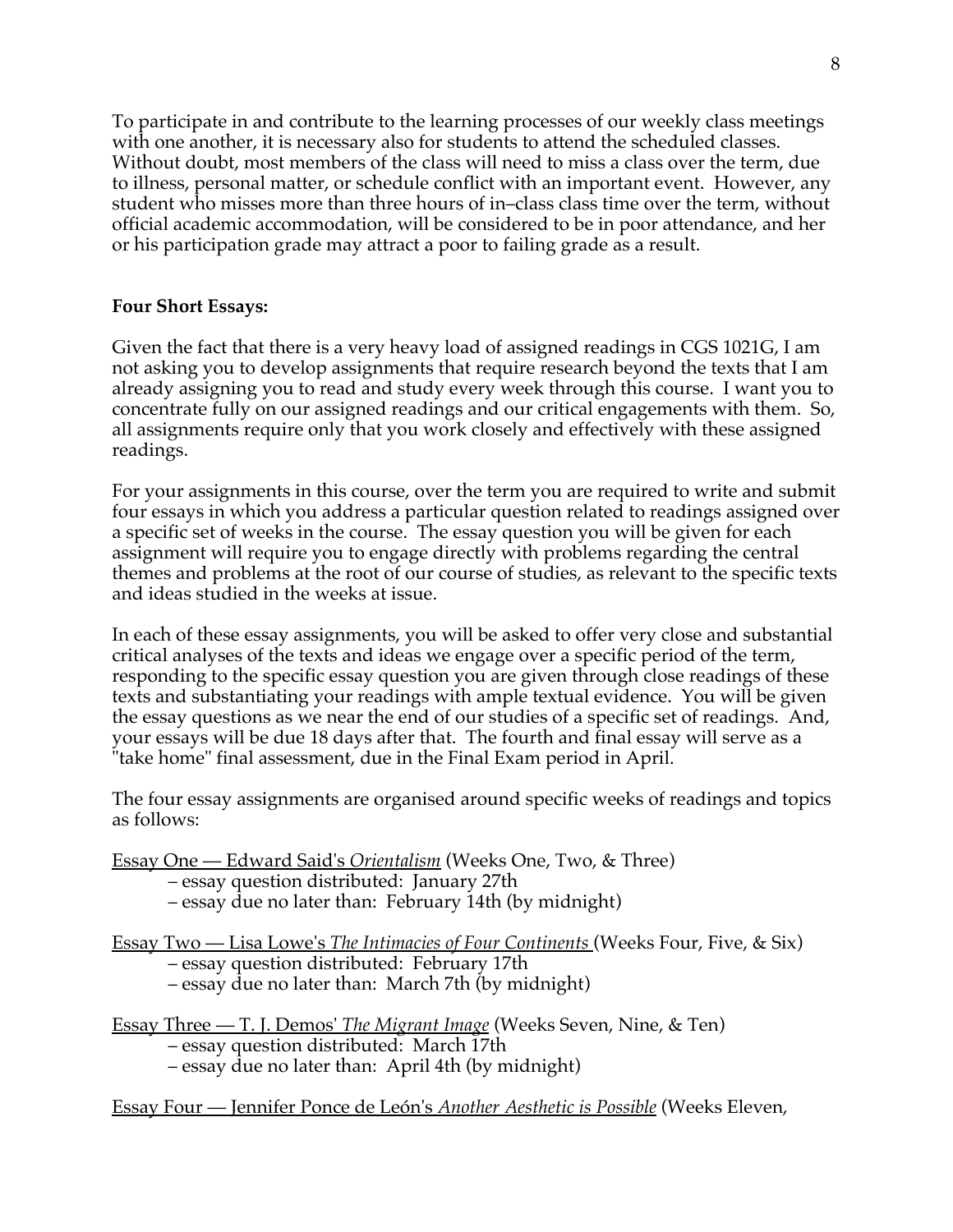Twelve, & Thirteen) – essay question distributed: April 7th – essay due no later than: April 25th (by midnight)

All essay questions will be distributed via the **Assignment Tool** in the CGS 1021G course OWL page. And, all completed essays must be submitted via the **Assignment Tool** in the CGS 1021G OWL page. And, please note, all essays will be subject to review for plagiarism by the Turnitin.com application.

length of each essay: *no less than* 1,200 words (and as long as you like after that)

referencing style: Chicago Style

(see: https://www.chicagomanualofstyle.org/tools\_citationguide.html

Each of your essays will be evaluated in terms of your success on several registers, as follows:

First, you should frame your essay in strong essay form, in direct relation to the essay question you are given. In the introduction to your essay, you should make it clear how you are interpreting and understanding the question, and you should make it precisely and exceptionally clear how you are responding to this question and why. You should frame your introduction, as well as the entire essay, around a clear articulation and understanding of the question and a clear thesis statement, indicating precisely what your response is and how you seek to substantiate your response in the body of your essay.

Second, the body of your essay should be built from a series of effective critical, analytical, and reflective arguments that seek to directly support your thesis statement. These arguments should be cognisant of the aims of the essay question, and they should be built with substantial textual evidence from the assigned readings and analysis of that textual evidence. And, remember, you are not being asked to do any research beyond the required readings. You should build your essays only as direct analyses of the assigned texts you are asked to engage in each respective essay.

Third, throughout your essay, you should aim to show a strong and accurate understanding of the texts you are asked to discuss. Regardless of how you respond to the essay question you are given, you should be able to read and interpret the texts you are discussing accurately and fairly.

Fourth, over the course of your essay, you should aim to develop strong critical insight into the texts you are discussing, the significance of your own arguments, and the issues at stake in the essay question.

Fifth, at the end of your essay, you should develop a short conclusion in which you reflect on the significance of the success of your own arguments and thesis.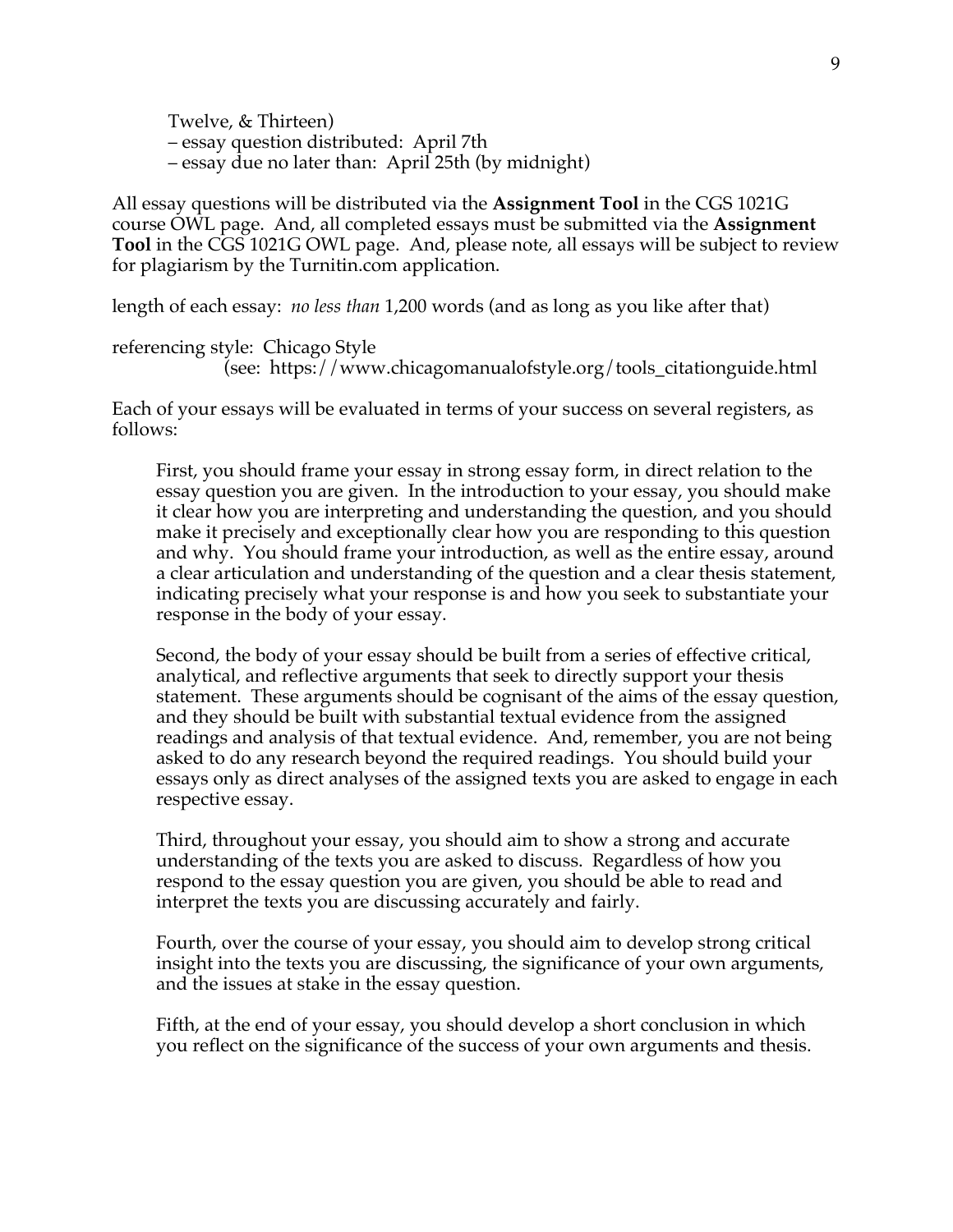Sixth, you should make sure that your grammar and spelling are correct before submitting your essay. Essays with awkward grammar and spelling mistakes will attract lower grades.

Seventh, you should properly cite and list all texts engaged in your essay with notes or in–line citations and a bibliography in proper Chicago Style. And *all references to the texts you provide must include page numbers, indicating the precise pages from which you are either quoting words or to which you are making reference*. If you are unfamiliar with the Chicago Style of referencing, please consult the Chicago Style website at: https://www.chicagomanualofstyle.org/tools\_citationguide.html

# **EVALUATION OF ASSIGNMENTS AND GRADING**

## **Marking/Grade Point Scale**

All grades achieved in course assignments and requirements are presented in numerical form along with letter–grade equivalents, with respect to the following grading system:

- $90 100$  (A+) excellent and extraordinary in meeting and exceeding at least most requirements;
- 80 89 (A) exceptionally accomplished work, exhibiting well–developed critical skills, and an approach that is highly thoughtful, credible, insightful, and grounded in appropriate and solid analysis and interpretation of evidence;
- 70 79 (B) good to very good work, displaying strong analysis, effective approaches, and demonstrating a high degree of success in meeting requirements for the assignment;
- $60 69$  (C) competent work, meeting basic requirements, with some significant weakness;
- 50 59 (D) fair work, minimally acceptable but not fulfilling all requirements;
- $0 49$  (F) unsatisfactory work, not meeting basic requirements

Final grades will be calculated on a combination of grades achieved by students in their assignments. The distribution of the components adding to a final grade in this course is as follows:

| - Participation | $10\%$ |                                |
|-----------------|--------|--------------------------------|
| – Essay One     | $15\%$ |                                |
| - Essay Two     | 20%    |                                |
| - Essay Three   | 25%    |                                |
| – Essay Four    | $30\%$ | ("take home" final assessment) |

Significant improvement in the quality of students' assignments over the course of the term *may* be taken into consideration in the calculation of their final grades.

A Note on Due Dates/Times of all written assignments: All essay assignments in this course are due no later than the days and times indicated above. Any assignment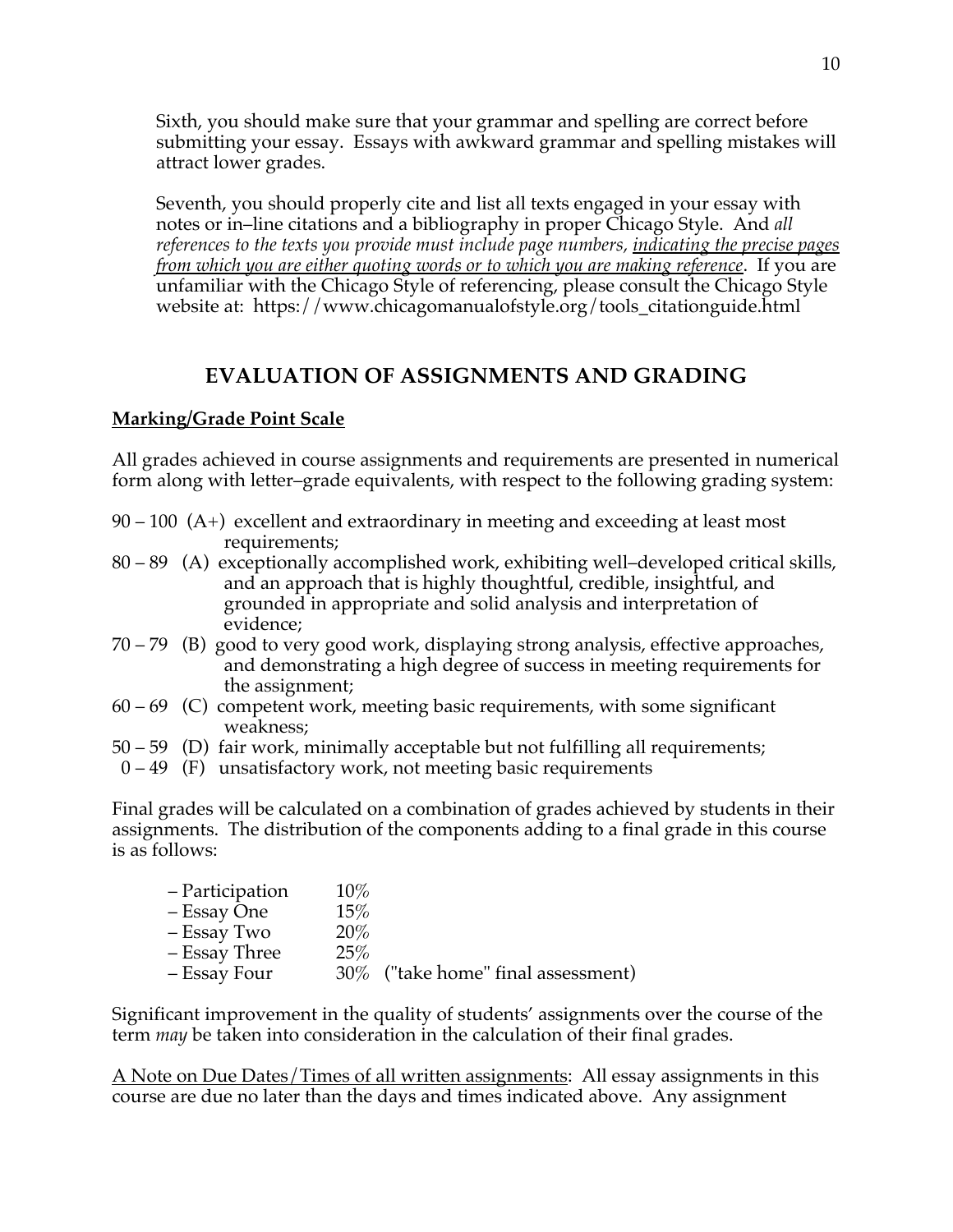submitted after the due date and time specified for it will be considered late and, normally, will not be accepted for grading. However, of course, it is understood that personal problems, health issues, or accidents can make it difficult to complete and submit assignments on time. And, if genuine issues of this sort arise, assignments will be accepted late without penalty. Please note, though, that late assignments will be accepted and graded only where students have received written permission from the Professor or received a recommendation for Academic Accommodation from Academic Advising.

# **CLASS & READING SCHEDULE**

Week One: January 11th & 13th

readings: from Edward W. Said, *Orientalism*:

– "Introduction," pp. 1–28

– "Chapter 1. The Scope of Orientalism":

– "I. Knowing the Oriental," pp. 31–49

– "II. Imaginative Geography and Its Representations: *Orientalizing the Oriental*," pp. 49–72

Week Two: January 18th & 20th

readings: from Edward W. Said, *Orientalism*:

– "Chapter 1. The Scope of Orientalism":

– "III. Projects," pp. 73–92

– "IV. Crisis," pp. 92–110

Week Three: January 25th & 27th

readings: from Edward W. Said, *Orientalism*

– "Chapter 2. Orientalist Structures and Restructures":

- "I. Redrawn Frontiers, Redefined Issues, Secularized Religion," pp. 113–123
- "II. Silvestre de Sacy and Ernest Renan: *Rational Anthropology and Philological Laboratory*," pp. 123–148
- "Chapter 3. Orientalism Now":

– "I. Latent and Manifest Orientalism," pp. 201–225

Week Four: February 1st & 3rd

readings: from Lisa Lowe, *The Intimacies of Four Continents*

– "Chapter 1. The Intimacies of Four Continents," pp. 1–41

– "Chapter 2. Autobiography out of Empire," pp. 43–71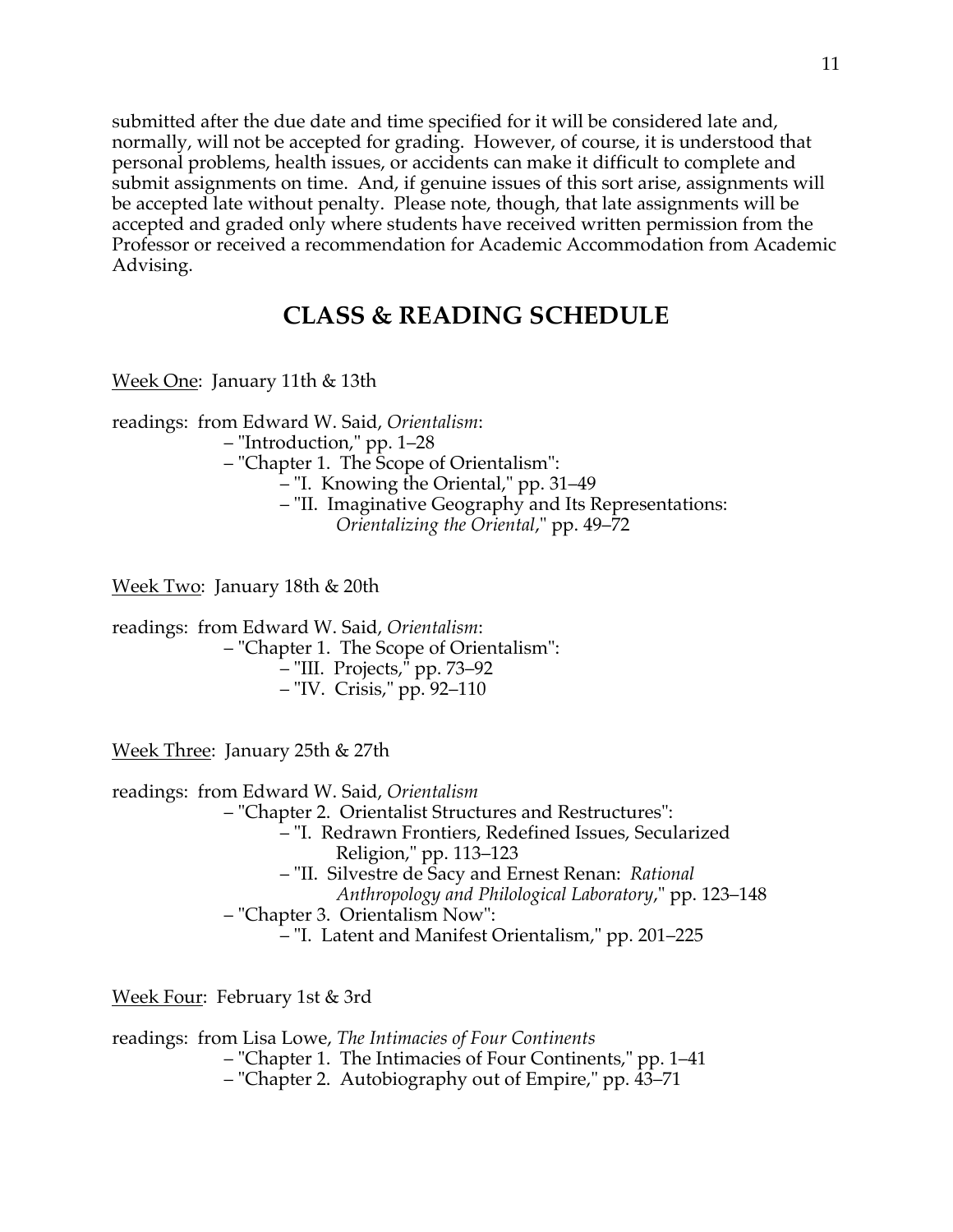Week Five: February 8th & 10th

readings: from Lisa Lowe, *The Intimacies of Four Continents* – "Chapter 3. A Fetishism of Colonial Commodities," pp. 73–99 – "Chapter 4. The Ruses of Liberty," pp. 101–133

Week Six: February 15th & 17th

readings: from Lisa Lowe, *The Intimacies of Four Continents* – "Chapter 5. Freedoms Yet to Come," pp. 135–175

## Week Seven: **READING BREAK**

Week Eight: March 1st & 3rd

readings: from T. J. Demos, *The Migrant Image*:

- "Charting a Course: Exile, Diaspora, Nomads, Refugees: A Genealogy of Art and Migration," pp. 1–20
- "Departure A: Moving Images of Globalization," pp. 21–32
- "1. Indeterminacy and Bare Life in Steve McQueen's *Western Deep*," pp. 33–53
- "2. 'Sabotaging the Future': The Essay Films of the Otolith Group," pp. 54–73
- "3. Hito Steyerl's Traveling Images," pp. 74–89
- "*Transit*: Politicizing Aesthetics," pp. 90–94

Week Nine: March 8th & 10th

readings: from T. J. Demos, *The Migrant Image*:

- "Departure B: Life Full of Holes," pp. 95–102
- "4. The Art of Emily Jacir: Dislocation and Politicization," pp. 103–123
- "5. Recognizing the Unrecognized: The Photographs of Ahlam Shibli," pp. 124–143
- "6. The Right to Opacity: On the Otolith Group's *Nervus Rerum*," pp. 144–159
- "*Transit*: Going Offshore," pp. 160–168

Week Ten: March 15th & 17th

readings: from T. J. Demos, *The Migrant Image*:

- "Departure C: Zones of Conflict," pp. 169–175
- "7. Out of Beirut: Mobile Histories and the Politics of Fiction,"

12

pp. 177–200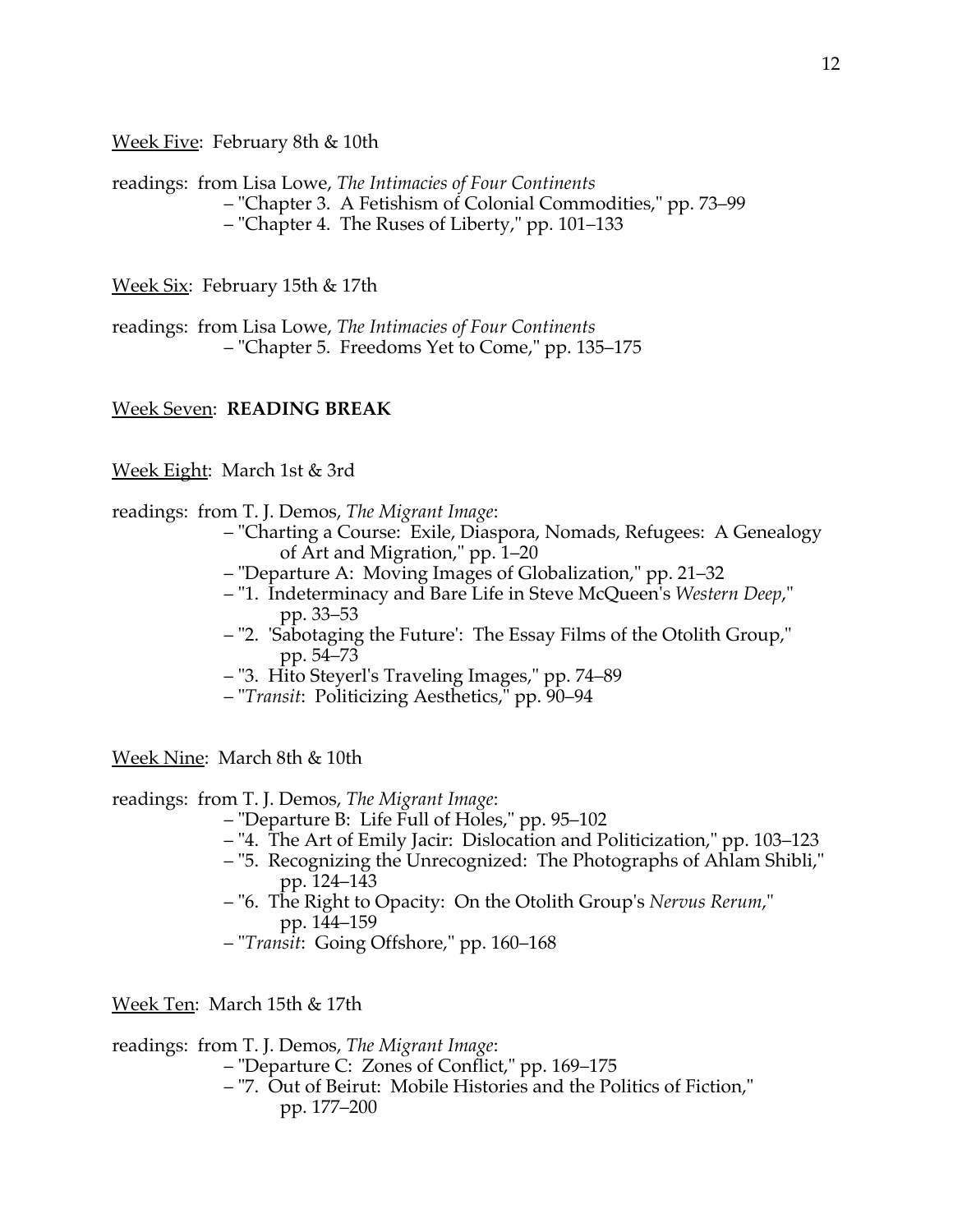- "8. Video's Migrant Geography: Ursula Biemann's *Sahara Chronicle*," pp. 201–220
- "9. Means Without End: Ayreen Anastas and Rene Gabri's *Camp Campaign*," pp. 221–244
- "*Destination*: The Politics of Aesthetics during Global Crisis," pp. 245–250

Week Eleven: March 22nd & 24th

readings: from Jennifer Ponce de León, *Another Aesthetics Is Possible* – "Introduction," 1–27

– "1. Through an Anticolonial Looking Glass," pp. 29–79

Week Twelve: March 29th & 31st

readings: from Jennifer Ponce de León, *Another Aesthetics Is Possible*

- "2. Historiographers of the Invisible," pp. 80–125
- "3. Reframing Violence and Justice: Human Rights and Class Warfare," pp. 126–191

Week Thirteen: April 5th & 7th

readings: from Jennifer Ponce de León, *Another Aesthetics Is Possible*

- "4. State Theater, Security, T/Errorism," pp. 192–245
- "Conclusion: Another Aesthetics—Another Politics—Is Possible," pp. 247–250



## **Appendix to Course Outlines: Academic Policies & Regulations 2021 - 2022**

## **Mandatory Use of Masks in Classrooms**

Students will be expected to wear triple layer non-medical masks at all times in the classroom as per Huron policy and public health directives. Students are now permitted to drink water in class by lifting and replacing the mask each time a drink is taken. Students will be able to eat and drink outside of the classroom during scheduled breaks.

Students unwilling to wear a mask as stipulated by Huron policy and public health directives will be referred to the Dean's Office, and such actions will be considered a violation of the Huron Student Code of Conduct.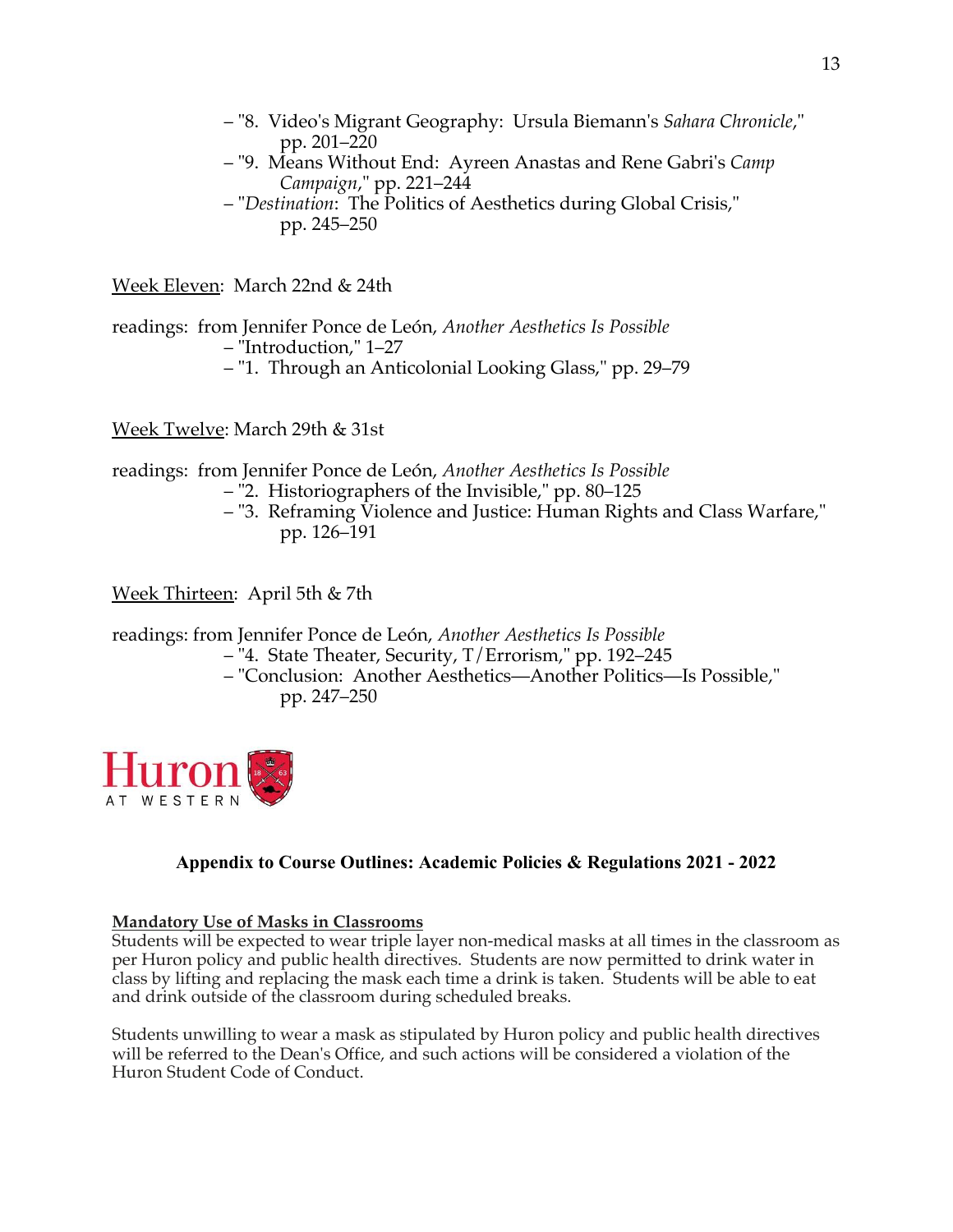## **Pandemic Contingency**

In the event of a COVID-19 resurgence during the course that necessitates the course delivery moving away from face-to-face interaction, all remaining course content will be delivered entirely online, typically using a combination of synchronous instruction (i.e., at the times indicated in the timetable) and asynchronous material (e.g., posted on OWL for students to view at their convenience). Any remaining assessments will also be conducted online at the discretion of the course instructor. In the unlikely event that changes to the grading scheme are necessary, these changes will be clearly communicated as soon as possible.

## **Student Code of Conduct**

Membership in the community of Huron University College and Western University implies acceptance by every student of the principle of respect for the rights, responsibilities, dignity and well-being of others and a readiness to support an environment conducive to the intellectual and personal growth of all who study, work and live within it. Upon registration, students assume the responsibilities that such registration entails. While in the physical or online classroom, students are expected to behave in a manner that supports the learning environment of others. Please review the Student Code of Conduct at: https://huronatwestern.ca/sites/default/files/Res%20Life/Student%20Code%20of%20Condu

 $ct\%$ 20-%20Revised%20September%202019.pdf.

## **Prerequisite and Antirequisite Information**

Students are responsible for ensuring that they have successfully completed all course prerequisites and that they have not completed any course antirequisites. Unless you have either the requisites for this course or written special permission from your Dean to enroll in it, you may be removed from this course and it will be deleted from your record. This decision may not be appealed. You will receive no adjustment to your fees in the event that you are dropped from a course for failing to have the necessary prerequisites.

## **Attendance Regulations for Examinations**

A student is entitled to be examined in courses in which registration is maintained, subject to the following limitations:

- 1) A student may be debarred from writing the final examination for failure to maintain satisfactory academic standing throughout the year.
- 2) Any student who, in the opinion of the instructor, is absent too frequently from class or laboratory periods in any course will be reported to the Dean of the Faculty offering the course (after due warning has been given). On the recommendation of the Department concerned, and with the permission of the Dean of that Faculty, the student will be debarred from taking the regular examination in the course. The Dean of the Faculty offering the course will communicate that decision to the Dean of the Faculty of registration.

Review the policy on Attendance Regulations for Examinations here: https://www.uwo.ca/univsec/pdf/academic\_policies/exam/attendance.pdf.

## **Statement on Academic Offences**

Scholastic offences are taken seriously and students are directed to read the appropriate policy, specifically, the definition of what constitutes a Scholastic Offence, at the following website: https://www.uwo.ca/univsec/pdf/academic\_policies/appeals/scholastic\_discipline\_undergr ad.pdf. The appeals process is also outlined in this policy as well as more generally at the following website:

https://www.uwo.ca/univsec/pdf/academic\_policies/appeals/appealsundergrad.pdf.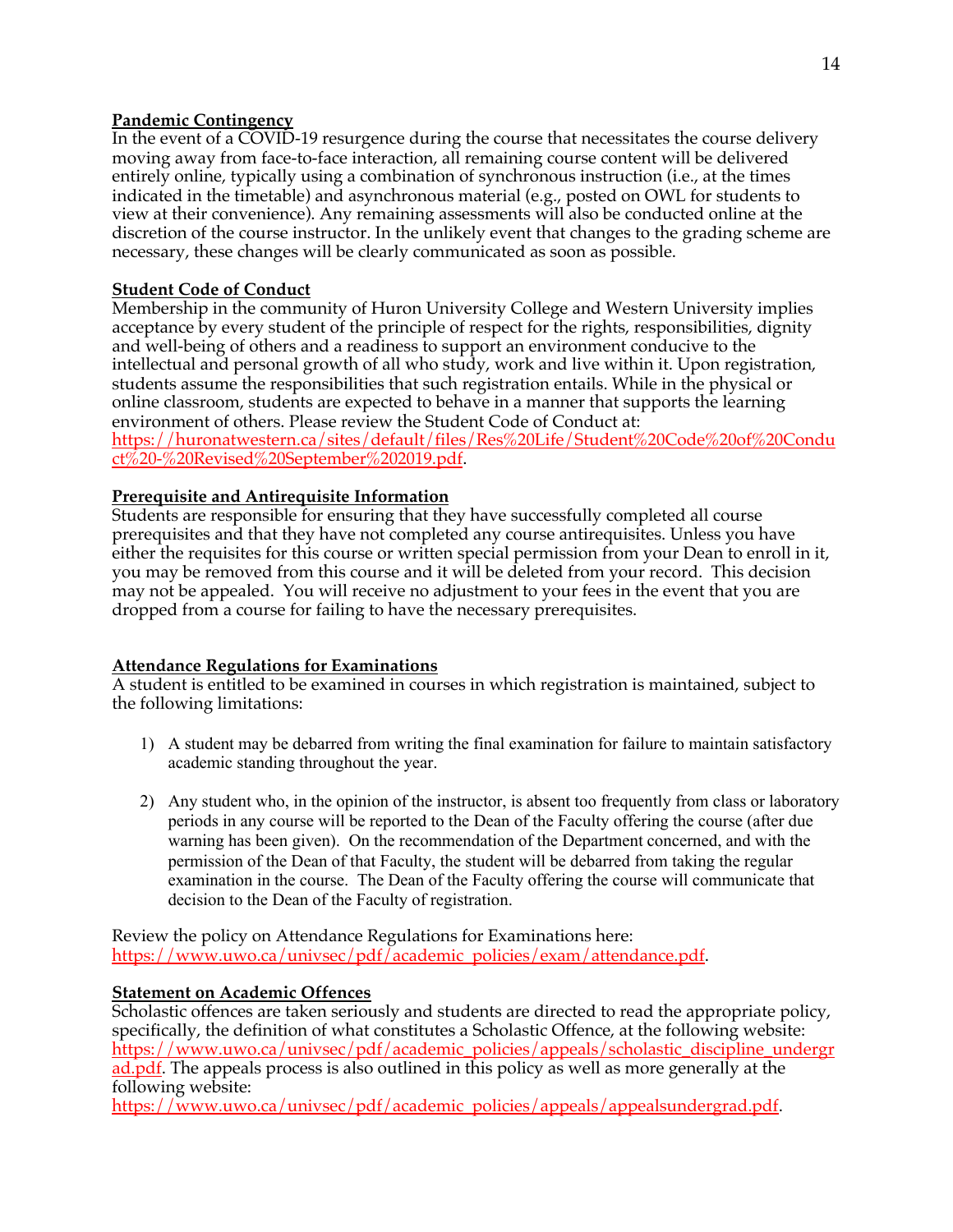#### **Turnitin.com**

All required papers may be subject to submission for textual similarity review to the commercial plagiarism detection software under license to the University for the detection of plagiarism. All papers submitted for such checking will be included as source documents in the reference database for the purpose of detecting plagiarism of papers subsequently submitted to the system. Use of the service is subject to the licensing agreement, currently between The University of Western Ontario and Turnitin.com (http://www.turnitin.com).

## **Statement on Use of Electronic Devices**

It is not appropriate to use electronic devices (such as, but not limited to, laptops, cell phones) in the classroom for non-classroom activities. Such activity is disruptive and distracting to other students and to the instructor, and can inhibit learning. Students are expected to respect the classroom environment and to refrain from inappropriate use of technology and other electronic devices in class.

## **Statement on Use of Personal Response Systems ("Clickers")**

Personal Response Systems ("clickers") may be used in some classes. If clickers are to be used in a class, it is the responsibility of the student to ensure that the device is activated and functional. Students must see their instructor if they have any concerns about whether the clicker is malfunctioning. Students must use only their own clicker. If clicker records are used to compute a portion of the course grade:

- the use of somebody else's clicker in class constitutes a scholastic offence
- the possession of a clicker belonging to another student will be interpreted as an attempt to commit a scholastic offence.

## **Academic Consideration for Missed Work**

Students who are seeking academic consideration for missed work during the semester may submit a selfreported absence form online provided that the absence is **48 hours or less** and the other conditions specified in the Senate policy at

https://www.uwo.ca/univsec/pdf/academic\_policies/appeals/accommodation\_illness.pdf are met.

Students whose absences are expected to last **longer than 48 hours**, or where the other conditions detailed in the policy are not met (e.g., work is worth more than 30% of the final grade, the student has already used 2 self-reported absences, the absence is during the final exam period), may receive academic consideration by submitting a Student Medical Certificate (for illness) or other appropriate documentation (for compassionate grounds). The Student Medical Certificate is available online at https://www.uwo.ca/univsec/pdf/academic\_policies/appeals/medicalform.pdf.

All students pursuing academic consideration, regardless of type, must contact their instructors no less than 24 hours following the end of the period of absence to clarify how they will be expected to fulfill the academic responsibilities missed during their absence. **Students are reminded that they should consider carefully the implications of postponing tests or midterm exams or delaying submission of work, and are encouraged to make appropriate decisions based on their specific circumstances.**

Students who have conditions for which academic accommodation is appropriate, such as disabilities or ongoing or chronic health conditions, should work with Accessible Education Services to determine appropriate forms of accommodation. Further details concerning policies and procedures may be found at: http://academicsupport.uwo.ca/.

## **Policy on Academic Consideration for a Medical/ Non-Medical Absence**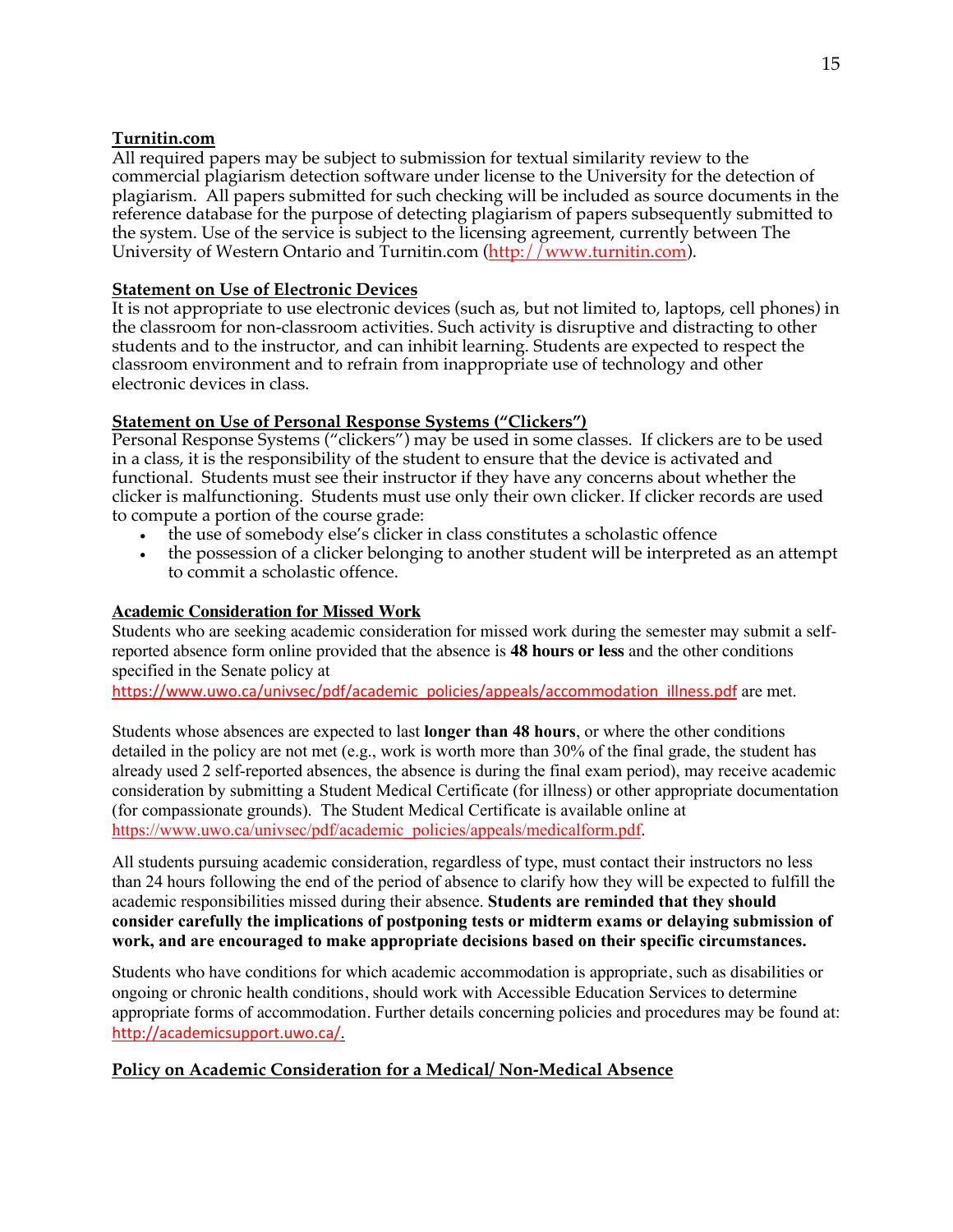#### **(a) Consideration on Medical Grounds for assignments worth** *less than 10%* **of final grade: Consult Instructor Directly and Contact Academic Advising**

When seeking consideration on **medical grounds** for assignments worth *less than 10%* of the final course grade, and if the student has exceeded the maximum number of permissible Self-Reported absences, the student should contact the instructor directly. The student need only share broad outlines of the medical situation. The instructor **may** require the student to submit documentation to the academic advisors, in which case she or he will advise the student and inform the academic advisors to expect documentation. If documentation is requested, the student will need to complete and submit the **Student Medical Certificate**. The instructor may not collect medical documentation. The advisors will contact the instructor when the medical documentation is received, and will outline the severity and duration of the medical challenge as expressed on the Student Medical Certificate and in any other supporting documentation. The student will be informed that the instructor has been notified of the presence of medical documentation, and will be instructed to work as quickly as possible with the instructor on an agreement for accommodation.

#### **(b) Consideration on Non-Medical Grounds: Consult Huron Support Services/Academic Advising, or email huronsss@uwo.ca.**

Students seeking academic consideration for a **non-medical** absence (e.g. varsity sports, religious, compassionate, or bereavement) will be required to provide appropriate documentation where the conditions for a Self-Reported Absence have not been met, including where the student has exceeded the maximum number of permissible Self-Reported. All consideration requests must include a completed Consideration Request Form. Late penalties may apply at the discretion of the instructor.

Please review the full policy on Academic Consideration for medical and non-medical absence at:

https://www.uwo.ca/univsec/pdf/academic\_policies/appeals/accommodation\_illness.pdf. Consult Huron Academic Advising at huronsss@uwo.ca for any further questions or information.

## **Support Services**

For advice on course selections, degree requirements, and for assistance with requests for medical accommodation, students should email an Academic Advisor in Huron's Student Support Services at **huronsss@uwo.ca**. An outline of the range of services offered is found on the Huron website at: https://huronatwestern.ca/student-life/student-services/.

Department Chairs, Program Directors and Coordinators are also able to answer questions about individual programs. Contact information can be found on the Huron website at: https://huronatwestern.ca/contact/faculty-staff-directory/.

If you think that you are too far behind to catch up or that your workload is not manageable, you should consult your Academic Advisor. If you are considering reducing your workload by dropping one or more courses, this must be done by the appropriate deadlines. Please refer to the Advising website, https://huronatwestern.ca/student-life/student-services/academicadvising/ or review the list of official Sessional Dates on the Academic Calendar, available here: http://www.westerncalendar.uwo.ca/SessionalDates.cfm.

You should consult with the course instructor and the Academic Advisor who can help you consider alternatives to dropping one or more courses. Note that dropping a course may affect OSAP and/or Scholarship/Bursary eligibility.